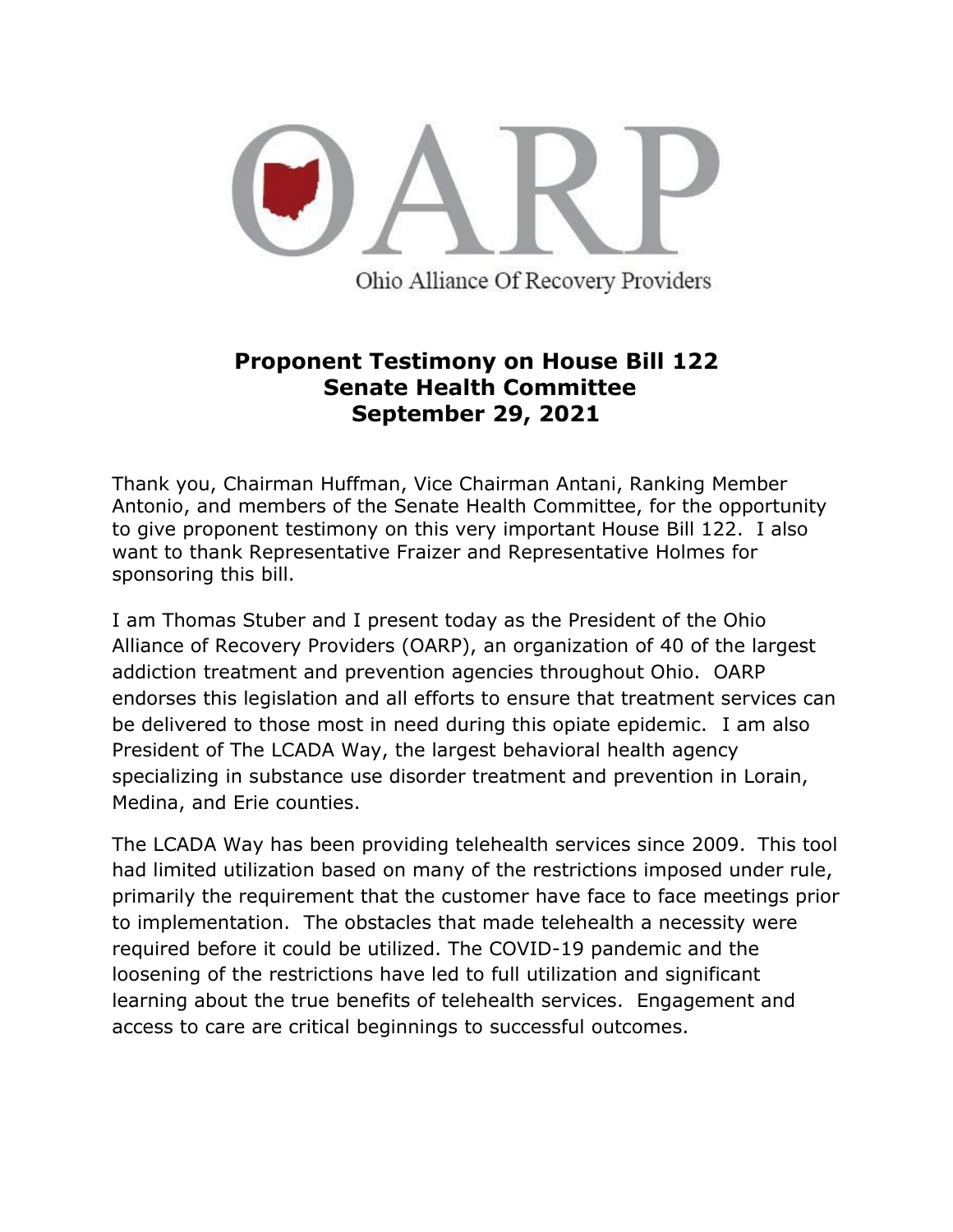The LCADA Way has offered the following services via telehealth: medical including medication-assisted treatment; counseling including group, individual, and family therapy; psycho-education; and assessment.

Initial tracking has indicated the following:

- Services were able to continue at roughly the same level as prior to the pandemic, meaning customers were served and rehabilitation continued, ultimately saving lives.
- Intensive outpatient programs and group attendance both increased significantly. Average group attendance increased from 8.5 customers to 10.4 or a 23% increase. Again, this will result in better outcomes for our customers. They don't get better if they don't attend.
- Conversions from intake calls to completed assessments increased from 55% to above 80%. This is because the assessment can happen immediately at the time of the call. Assessments appear to be just as effective via phone as in-person. We are seeing nearly the same percentage being referred to each level of care as we were seeing with in-person assessments.
- Customer satisfaction with telehealth services was also very high:
	- o "Services have been helpful"
		- 97% reported that they strongly agree or agree
	- o "I am satisfied with my treatment"
		- 93% strongly agree or agree
		- 7% disagree
	- $\circ$  "Do you feel that you have received quality treatment
		- 93.4% strongly agree or agree
	- o "Would you prefer services were provided via telehealth"
		- 51% would prefer telehealth
		- 30% would prefer in person sessions
		- 12% would like both options
		- 7% no opinion
	- o "Would you recommend continuing telehealth services"
		- 84% would recommend both telehealth and in-person options
- Customers report that telehealth has removed many of the obstacles that they had to navigate when there is only the in-person option, these include transportation, transportation costs, work schedules, and childcare.